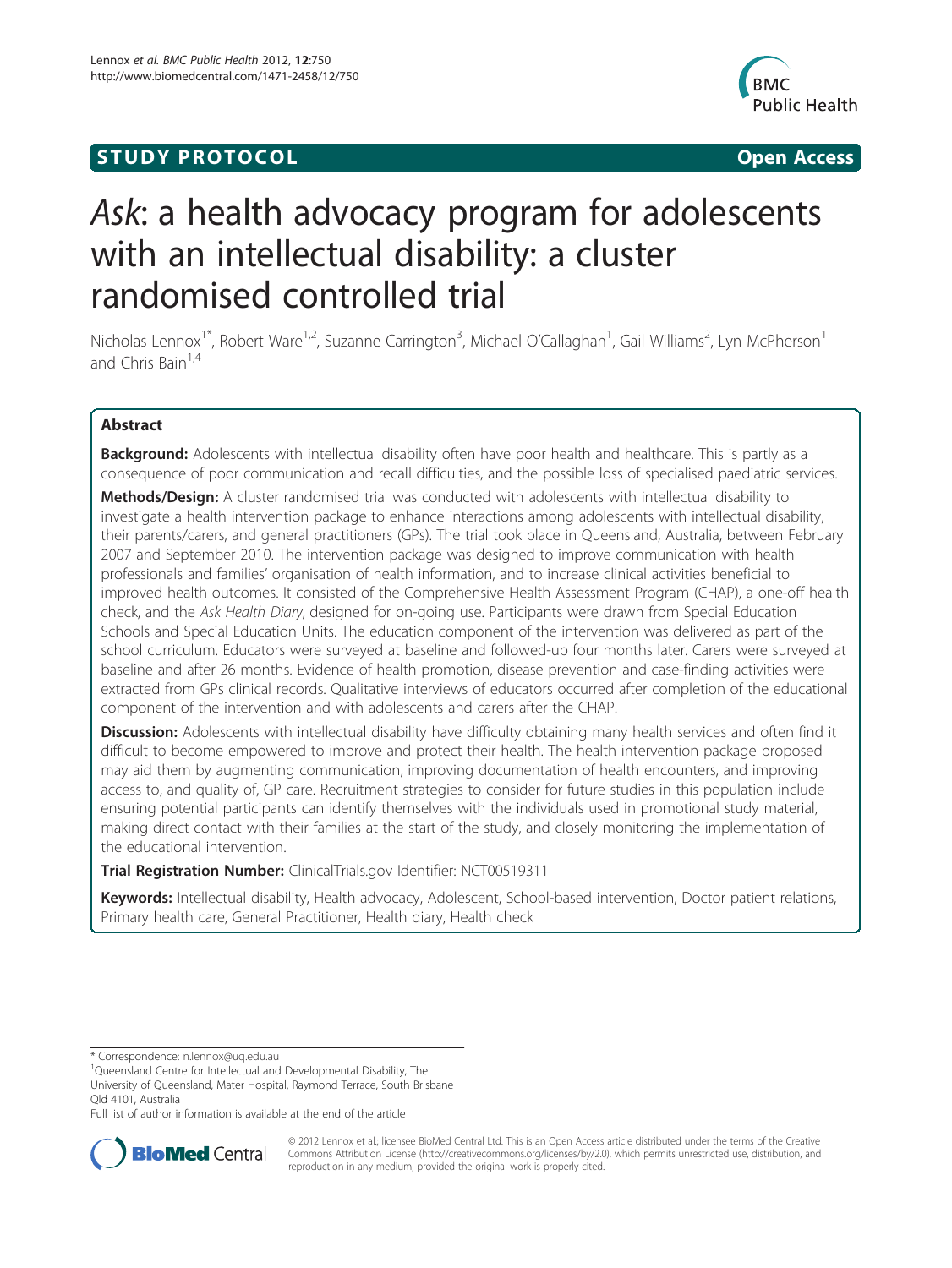## **Background**

Over half a million Australians have an intellectual disability [[1](#page-11-0)]. In this population there are high levels of unrecognised disease, inadequate health screening and promotion, and premature death [\[2\]](#page-11-0). We and others have provided some useful information on health checks as a way to improve the health of adults with intellectual disability [[3](#page-11-0)-[11](#page-11-0)]. This project moves on to address another need - the health of adolescents with intellectual disability. The potential for enhancing life-long health and well-being is high in this group, but evidence is lacking.

The few published studies show there are many unrecognised health problems in adolescents with intellectual disability [\[12,13](#page-11-0)]. In one 40% of students examined were found to have previously unidentified health issues, with vision and hearing defects being the most prevalent [\[12](#page-11-0)]; obesity, orthopaedic problems, dental caries, incomplete immunisations, ENT pathology and skin conditions were also very common [[12](#page-11-0),[13](#page-11-0)]. Of particular importance is epilepsy, with a prevalence of 20% in this group, as polypharmacy and antiepileptic medication side effects are common and often unrecognised [\[10,12,14](#page-11-0)]. During adolescence mental health issues are also important, particularly for those with intellectual disability, whose prevalence of psychiatric disorders is 3–4 times higher than the norm [\[15](#page-11-0)-[17](#page-11-0)].

Central to understanding the health of this population are the difficulties they face with communication and recall, which can contribute to the poor reporting of problems [[18-20\]](#page-11-0). As they become more independent from their parents they also face losing the support of their specialist paediatric services and possibly continuity of medical care from their family General Practitioner (GP). This makes it even more important that strategies to minimise the barriers to good healthcare are investigated; these include improved health information systems (records and history taking), health checks, high quality advocacy and education of carers and healthcare providers [[18\]](#page-11-0).

A systematic review of the impact of health checks for people with intellectual disability included 38 publications, none of which focussed on the health of adolescents [[10\]](#page-11-0). However there is now substantial trial evidence that adults with intellectual disability who receive health checks experience substantial increases in clinical activities conducive to beneficial health outcomes [\[9](#page-11-0)]. GPs perceive a health check in adults as a structured and comprehensive approach to the detection of medical problems as well an aid in overcoming communication problems between the doctor and the person with a disability [[21](#page-11-0)]. Taken together with the high levels of unmet health need among adolescents with intellectual disability, directly assessing the impact of health checks among them makes good sense.

While health checks are a one-off tool designed to increase GPs' attention to the health needs of individuals with intellectual disability, it is also desirable to ensure longer-term improvement in healthcare advocacy than is achievable using a one-off health check. To this end we have designed and tested among adults a personalised hand-held health record, the Ask Health Diary. It contains a record of a client's personal details, including means of communication, contacts for medical and allied health practitioners, and a medical record of diagnoses, operations, medications, immunisations, allergies, family history of disease and medical consultations [\[8](#page-11-0)]. It aims for longer-term enhancement of communication, health records and history taking, and education of carers and healthcare providers. In pilot studies we found that adults with intellectual disability, parents and paid carers who used the diary considered themselves to be better advocates, and that the diary was acceptable for use. They reported improvements in communication, in relationships with their GPs and in organisation of their health information.

The Health Intervention Package is a combination of a health check, the Comprehensive Health Assessment Program (CHAP), and a personalised hand-held health record, the Ask Health Diary. The aims of the study are to determine: (1) if adolescents with intellectual disability using this package receive better healthcare (e.g., health screening) and improved health outcomes; (2) if using this package improves health advocacy by adolescents with intellectual disability and their parents/ carers in the context of visits to the GP; and (3) if this package is acceptable to adolescents with intellectual disability, their families, their teachers, and their GPs.

The aim of this paper is to describe the pilot study and the trial design of the full randomised controlled trial; to describe which strategies were successful and which were not; and to explore how future projects could be implemented more effectively.

## Methods/Design

## Pilot study

The pilot study examined the implementation of the health intervention package (CHAP health check and Ask Health Diary) in adolescents with intellectual disability in one special school [[22\]](#page-11-0). This pilot involved recruitment of 37 students aged 13 years and older with intellectual disability, their parents/carers, the principal and 6 teachers. To introduce the project, we held a presentation at the school; recruitment was assisted by the school principal using telephone and postal communications. In order to actively involve the teachers, the research team's educational expert met with them and developed curriculum plans including teaching strategies for the Ask Health Diary. The diary was distributed to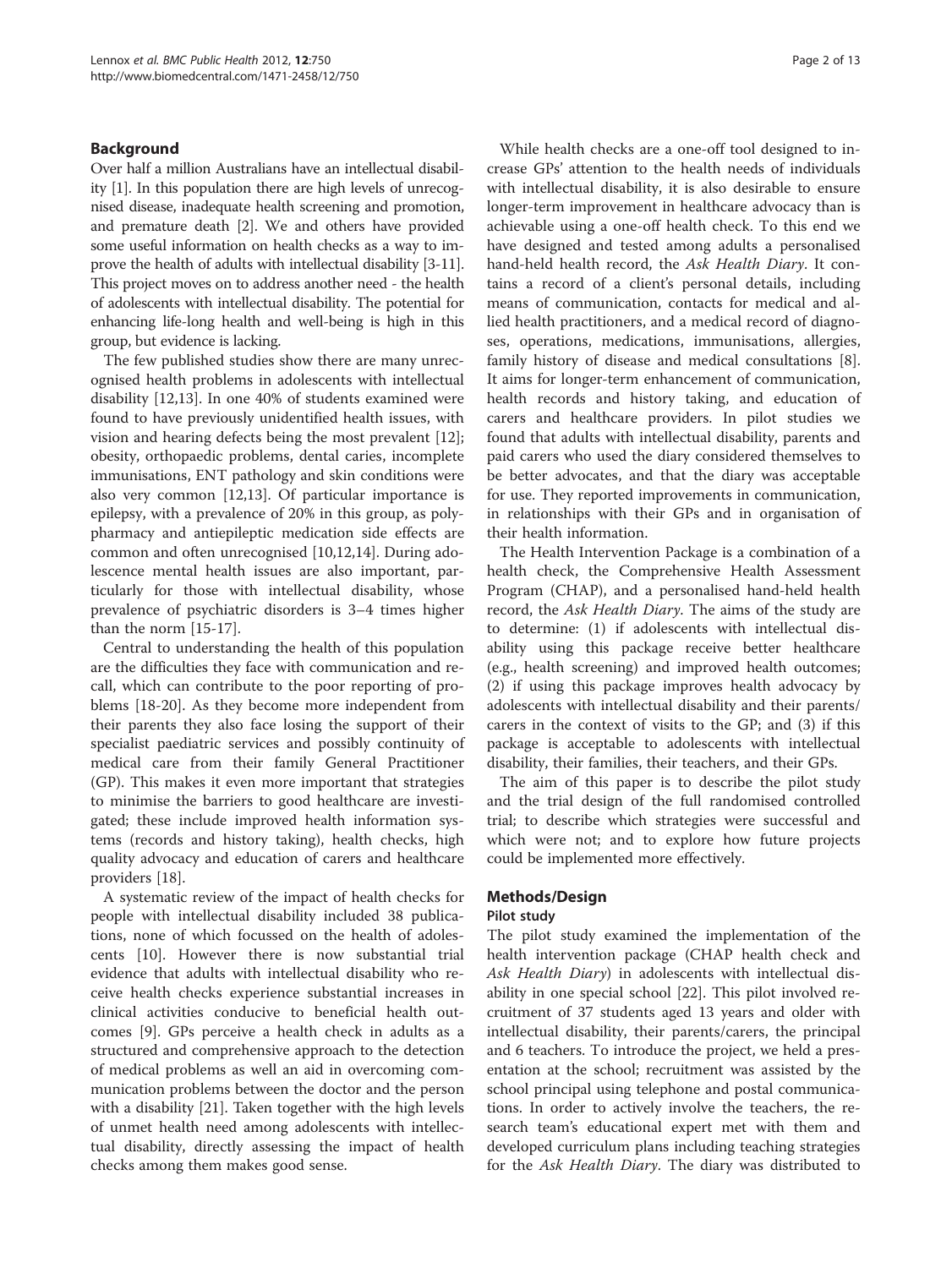<span id="page-2-0"></span>adolescents and used as the basis of a health educational program in six classrooms during the third term of 2004. At the end of the term the Health Intervention Package was taken home to the adolescents' parents/ carers. The family commenced using the Ask Health Diary, provided details of the adolescents' medical history in the first part of the CHAP tool (described below) and organised a health check by their child's GP. Interviews were conducted with teachers, parents/carers and adolescents before and after receipt of the Health Intervention Package to evaluate its acceptability and efficacy.

A response rate of 72% from the parents/carers was achieved through the support of Education Queensland, the adolescents, their parents/carers, teachers and GPs, and most especially the principal. Results indicated the intervention package was acceptable to all 37 students with intellectual disability, their parents/carers and the six teachers in this school and could be used by adolescents with heterogeneous educational needs. After consultation with Education Queensland, special education teachers, principals and heads of Special Education Schools and Special Education Units, it was clear that to enable use of the new health education material there was a need to fund the schools to relieve the teachers from routine classroom duties. This relief time would allow the teachers to formulate educational strategies for implementation of the Ask Health Diary into the teaching plan and enable them to participate in the research interviews. These findings informed the design of the randomised controlled trial as described below.

## Trial design

The study is a parallel group cluster randomised controlled trial testing the usefulness of a health intervention package. The study was conducted among adolescents with intellectual disability in South East Queensland, Australia, between February 2007 and September 2010. The package combines the CHAP health check, the Ask Health Diary and the Ask Project Curriculum Strategy Booklet. The timeline for the study as proposed is shown in Figure 1.

Ethics approval was granted by both the University of Queensland Behavioural and Social Sciences Ethical Review Committee (Clearance No: 2004000081) and the Queensland Government Department of Education and the Arts (File No: 550/27/424).

## **Participants**

Participants were drawn from Special Education Schools (SESs) and Special Education Units (SEUs) in Southern Queensland. Children were eligible to participate in the study if they had been assessed by Education Queensland to have an intellectual disability, were aged 10 to 18 years as at 1 January, 2006, and were registered at Education Queensland SESs or SEUs located in Southern Queensland. In Queensland, children who have an intellectual disability may receive their education in a segregated special school for children who have a disability (SES) or in a special education unit or class that is on the campus of a mainstream primary or secondary school (SEU). Students who attend a special school have significant intellectual disabilities and/or multiple disabilities, and usually require specialist teaching and therapy services that support an individualised education program. A small number of these special schools are designated as "High-Support Needs Special Education Schools" and have the staff and specialised facilities required for children with profound disabilities. Students who attend a special education unit in a primary or secondary school may have a range of disabilities, and usually access the mainstream curriculum and receive specialist teaching and therapy services. The choice of placement options for students with disabilities can be influenced by a range of factors, such as parent choice and education options available in the local area.

## Recruitment

Under the terms of the ethical clearance provided by Education Queensland it was necessary to obtain consent from the relevant principals/heads before research could be conducted, but before this could be obtained, the following process was undertaken:

• Central executive level contact. Although participant recruitment did not occur at this level, the purpose of this executive level contact was to: (a) secure direct support from a Senior Executive for the study (as indicated by a written letter of support); (b) seek

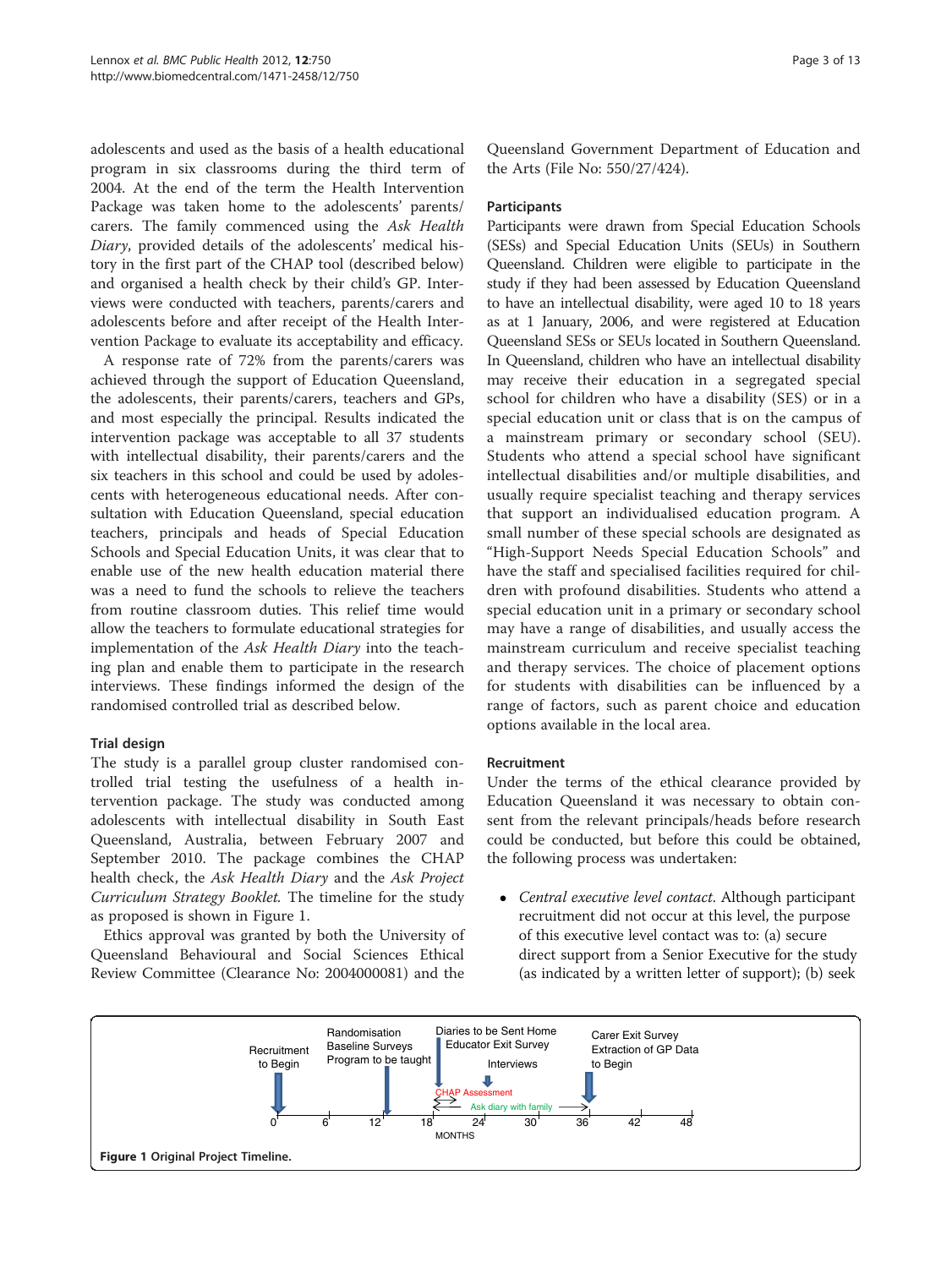advice on appropriate strategies to recruit SESs and SEUs within Southern Queensland; and (c) access the names and contact details of schools. Support was obtained for the study to be conducted in State schools. Catholic and some other independent schools were also approached, but their recruitment was considered too difficult in the time frame.

- Regional and district level contact. The chief investigator contacted the district directors of all schools in Southern Queensland to: (a) provide information about the study; (b) seek district-level support for the study; and (c) obtain the names and contact details for Principal Education Officers (Student Services) in each district.
- Principal Education Officers Student Services (PEOs). The research officers responsible for recruitment then contacted by telephone all of the PEOs in Southern Queensland, which was followed up by an emailed information package. The purpose of this contact was to: (a) provide information about the study; (b) seek PEO support for the study; and (c) identify opportunities to discuss the study with principals and Heads of Special Education Services of the SESs and SEUs in each PEO's jurisdiction.
- Principals and Heads of Special Education Services (HOSES). The project manager and/or the research officer responsible for recruitment then contacted Principals of the SESs and HOSES of the SEUs by telephone to introduce the study. The purpose of initial telephone contact was to (a) determine the eligibility of each SES/SEU to participate in the study; and (b) identify opportunities for speaking to parents/carers about the study. The recruitment officer then arranged to visit all interested schools to describe the project to teachers. The Ask Project Curriculum Strategy Booklet was made available on the web for staff to peruse.

If schools agreed to participate, information sheets and consent forms were provided for distribution to parents/ carers of possible participants via school newsletters or communication books. As some of the parents of these adolescents also had disability and literacy problems, a DVD was produced to describe the program and was distributed to families.

The name and contact details of the adolescent's usual GP was provided by the parent/carer of each participant at baseline. A brief introductory letter describing study objectives, research design and data collection process, and the type and level of participation required was sent to each nominated GP, followed by a phone call from research staff. A consent form and detailed information sheet was faxed to doctors; this included information on how the GP could claim a government funded fee for providing a comprehensive health check. On completion of GP recruitment a thank you letter was sent to consenting GPs advising them of the participants who had nominated them as their usual GP.

## Sample size

We estimated there would be 2,403 adolescents aged 13 to 18 years and registered at SES or SEU, based on Education Department data from the year prior to study commencement. Approximately 80% of these adolescents would have intellectual disability; meaning approximately 1900 students would be eligible for the study. We estimated that around 60% of schools would choose to participate in the study, and that within each school 95% of eligible individuals would participate. Consequently we expected to have a total sample size of around 1,000 adolescents (80% x 60% x 95% of 2403). We estimated participants would be grouped into around 50 clusters (assuming that an average of 20  $(SD = 7.5)$ ) adolescents with intellectual disability would attend any one school). Thus we expected that each of the intervention and usual care groups would comprise 500 students from 25 schools.

One of the primary outcomes of interest is detection of vision or hearing impairment, which previous studies have shown has a current rate of around 10% in this population [\[12,13\]](#page-11-0). With an assumed intra-class correlation coefficient (ICC) of 0.03, the design effect for this analysis is 1.57, without consideration of matching. On this basis, the study would have 90% power to detect an increase in the detection of vision impairment to 19% due to the intervention, at the 5% level of significance. For a condition with a current impairment rate of 20%, the study will have 90% power to detect an improvement to around 30% through the intervention. The matchedpairs design will have greater power, depending on the within-pair correlations, so the above estimates are conservative. The assumption of a maximum 0.03 for the ICC is plausible, based on a reported ICC (0.01) in an adult population [\[7\]](#page-11-0). For analyses of major subgroups, e.g. examining increases within adolescents with Down syndrome, an estimated 25% of the sample distributed across clusters, the study would have 80% power to detect increases of 10% to 24%, or 20% to 37%.

## Randomisation

Allocation in this study was by cluster randomisation. The unit of randomisation was the school. Individual randomisation was inappropriate for this study as the teaching had to be done in the open classroom, even if lessons were individualised for each student. Consequently it was essential all students in a particular school were allocated to receive the same treatment (either the intervention or usual care).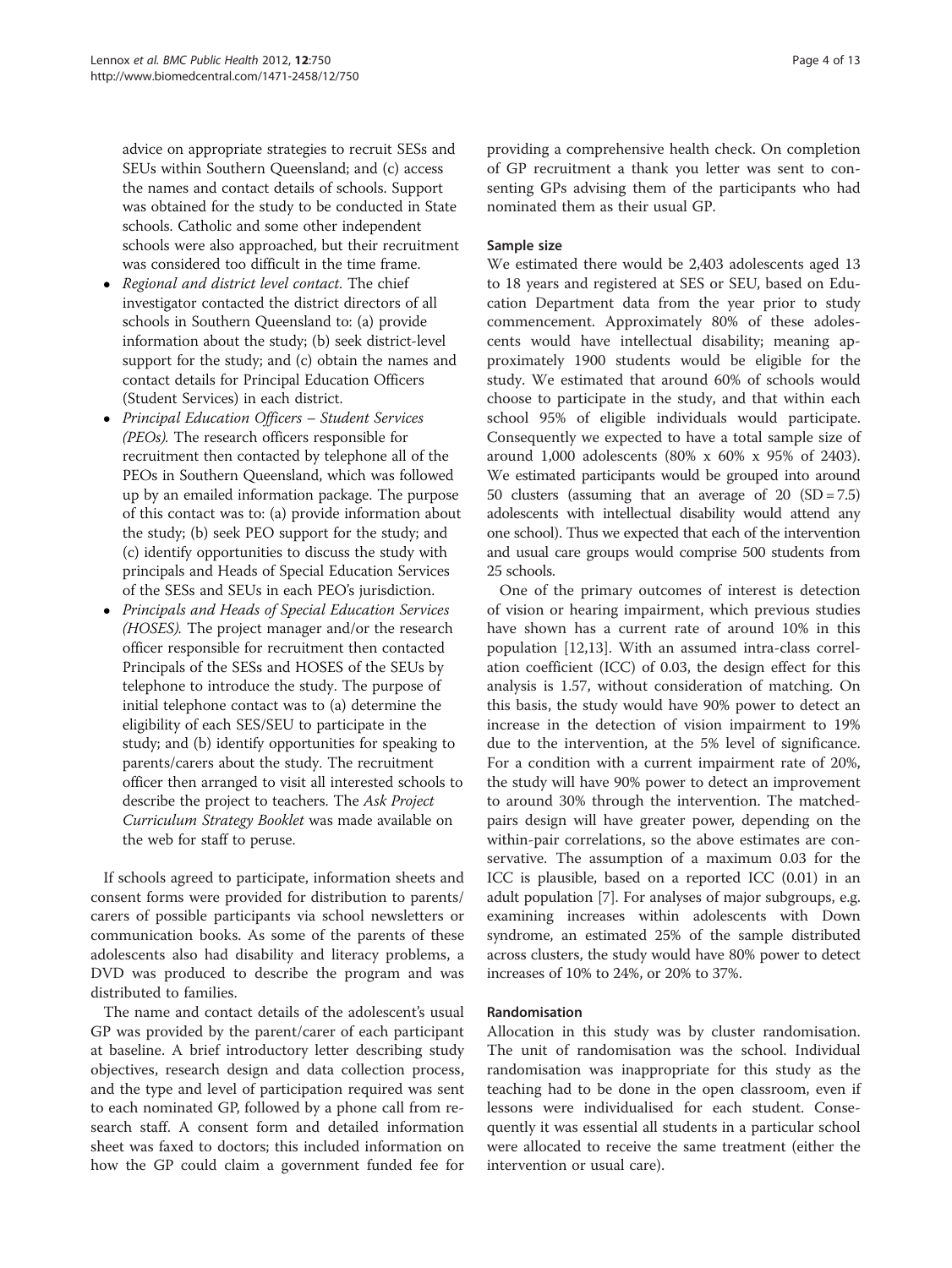Randomisation occurred after schools were stratified by type (Special Education Schools/Special Education Units/High Support Needs Schools) and location (Major City/Inner Regional/Outer Regional). Location was categorised according to the Accessibility/Remoteness Index of Australia classification [\[23](#page-11-0)]. Within each stratum, schools were ranked according to the expected number of participating adolescents. Using the ranked list within each stratum, schools were formed into pairs. A list of computer-generated random numbers was used to allocate either the intervention or usual care treatment to the first of each pair; the second in each pair was allocated the alternative treatment.

## Intervention

The intervention school adolescents received the Health Intervention Package, consisting of: an Ask Health Diary, an Ask Project Curriculum Strategy Booklet and a CHAP health check for use by the adolescent, their parents/carers and GPs. The usual care group received their usual education and medical care. The Ask Health Diary component involved the adolescent and the teacher in the classroom, and the adolescent, parent/carer and GP in the surgery. In schools the Ask Health Diary was used as a curriculum resource for teaching.

The Ask Health Diary has four principal sections: personal details about the adolescent; advocacy tips; guidance for the GP; and health records. By using the first section called "All About Me", the student learned how to fill in practical details, such as names and addresses of all the health professionals involved in the person's health care. The student could also role-play attending a GP consultation.

From the second section, "Health Advocacy Tips", the teacher could use lessons to teach the adolescent tips for general good health. For example, they could be taught practical knowledge about the doctor's surgery, and skills in organisation for before, during and after going to the doctor. Picture pages assist in communicating symptoms, and diary pages permit keeping track of potentially problematic areas such as menstruation, bowel, bladder, epilepsy and other relevant issues.

The third section, "For the Doctor" provided the GP with information about significant, often unrecognised or poorly managed health problems that adolescents with intellectual disability have, such as inadequate immunisation or constipation, as well as practical tips for doctors and clinic staff, and a syndrome co-morbidity check list.

The fourth section "Medical Records" includes a list of commonly missed problems to be checked, and areas for new findings (e.g. hearing and vision impairments) and actions taken or planned. Additional pages allow recording of diagnoses, operations, medications, immunisations and other histories of relevance.

The Ask Project Curriculum Strategy Booklet developed in the pilot provided teaching ideas, strategies and resources to assist teachers with their planning.

The CHAP component of the package involved interactions between the adolescent, the parent/carer and the GP. The adolescent and their parent/carer filled out the first part of the CHAP booklet. This collected a broad history of the adolescent's health and provided the GP with information that may have needed further investigation. The second part of the booklet was for the GP, who was asked to review the history provided, and then to perform a targeted health examination and record findings. The booklet also acted as an educational tool for GPs, as it gave syndrome-specific physical and mental health problems and prompted the GP in relation to unrecognised or poorly managed disease and unmet preventative health needs.

Based on the pilot study teacher interviews, the Ask Health Diary was scheduled to be incorporated into the curriculum throughout the first two terms in the intervention group schools. At the end of Term 2 the diaries were to be sent home and the CHAP booklets sent to the parents/carers, who were to be asked to complete the history gathering section of the CHAP and make an appointment to see the GP during Term 3. Teachers were asked to recommend to carers that the Ask Health Diary be used for subsequent on-going contact with the GP and other health service providers. Research staff contacted parents/carers in July 2008 to ensure they had received a diary from the school. A diary was immediately forwarded directly to participants who reported they had not previously received one.

## Data collection

Baseline surveys were sent to educators in both the control and usual care groups. Five months after baseline teachers who taught the program were sent an exit survey. For all adolescents, carer baseline and exit surveys were sent and GP data collected. Carer exit surveys, sent 26 months after baseline, were the same for both intervention and usual care groups, with the addition of CHAP and diary-specific items regarding their usability and perceived benefits for the intervention group. After each GP visit, the CHAP health check booklets were returned to the research team by the carers of adolescents in the intervention group. Evidence of health promotion, disease prevention and case-finding activities were extracted from GPs clinical records 28 months after baseline and after all participants would have had an Ask Health Diary for at least 14 months. Qualitative interviews of educators and adolescents occurred after completion of the educational component of the intervention.

## Baseline surveys

Baseline surveys were sent to educators and carers at the commencement of the intervention. Educator surveys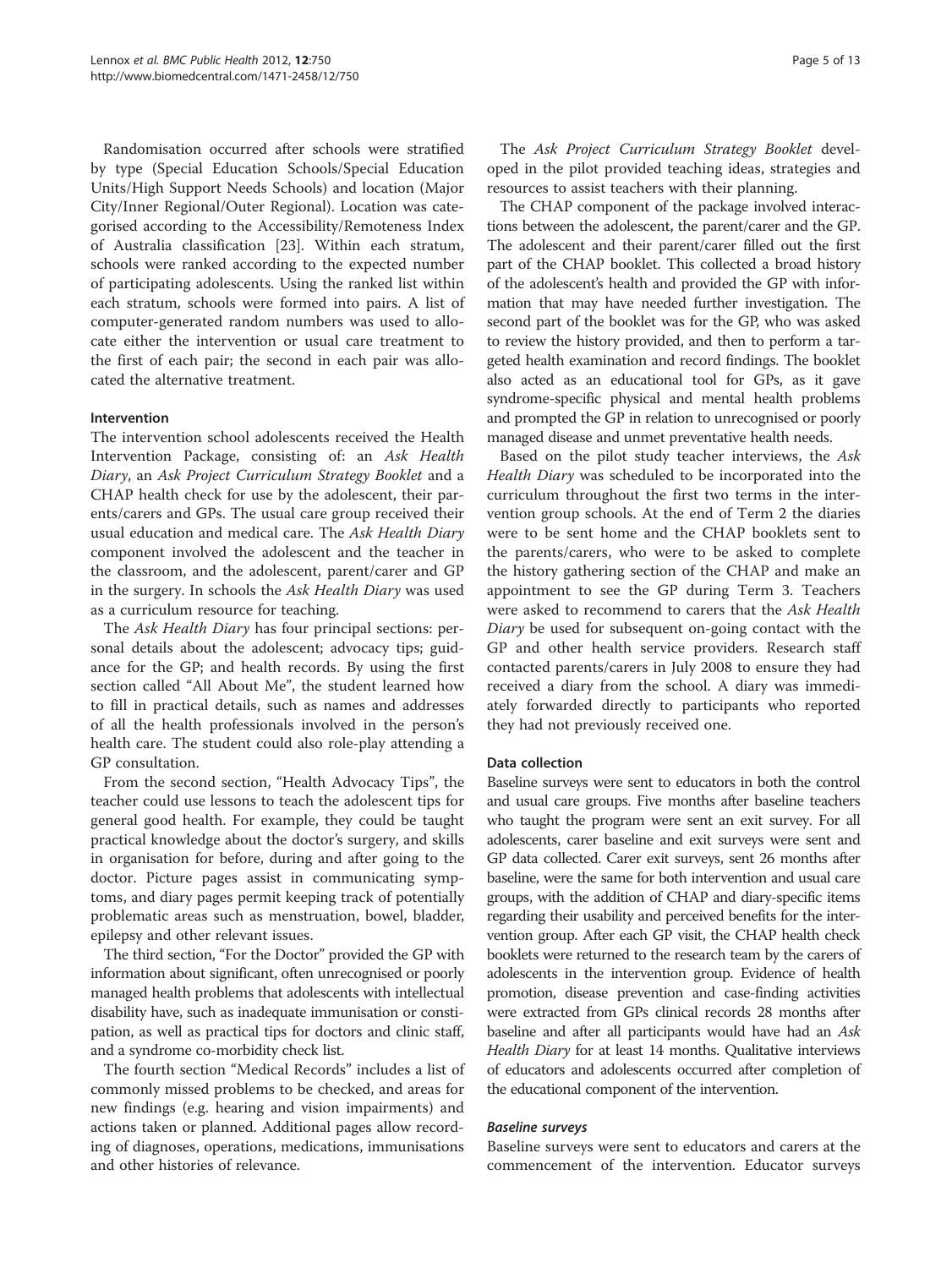aimed to gather data on age, sex, position and experience of the educator; communication methods of students; school record keeping of students' current medical information, previous teaching of health related matters and the educator's concept of advocacy. Carer surveys asked about the age and sex of the adolescent; the aetiology of their intellectual disability; their abilities; and for an assessment of their health. Information on household demographics, their medical record keeping, communication with the school and their reasons for and difficulties involved in their participation in the project were also requested. A measure of the adolescent's health advocacy skills and the Short Form of the Developmental Behaviour Checklist (DBC-P24) [\[24](#page-11-0)] was also included. Schools were contacted to provide participant's IQ and Adaptive Behaviour scores.

The pilot study [\[25\]](#page-12-0) found that some parents have low literacy skills and for this reason responding to a questionnaire might be problematic; so telephone interviews were offered when both the baseline and exit surveys were distributed and again on follow-up. All carers who had not responded received two telephone reminder calls.

## Qualitative interviews

Semi-structured interviews were conducted with a small convenience sample drawn from three groups of individuals from the intervention group: adolescents, their parents/carers and teachers. Teachers were invited to interview in July 2007, which was as soon as practicable after teaching the program. Questions were designed to elicit information around the following themes: how and how often the diary was used in the classroom; difficulty or ease of use in the classroom; and suggestions for improvement for use as a teaching tool. Feedback about the perceived benefits of the diary was also requested.

Adolescents and their carers recommended by these schools were interviewed separately in June 2008 after they had completed the CHAP review. The adolescents were interviewed face-to-face at school. Conducting interviews with young adults who have an intellectual disability was a challenge. The researcher who conducted these interviews was an experienced special education teacher and researcher, who had worked extensively with adolescents with intellectual disability. The semi-structured interviews took place at each school in a quiet location where the students were comfortable. The interview schedule was designed to find out how students used the diary and how it was helpful to them. Care was taken to develop rapport with each student and visual prompts, such as displaying a copy of the Ask Health Diary to remind the students what the questions were about, were used.

For the parents/carers, questions were designed to elicit information around the following themes: styles of

communication; barriers and opportunities for communication; methods of working with GPs; styles of advocacy and determination of decision-making processes during doctor visits, particularly with regard to the CHAP. Interviews with parents/carers were conducted by telephone. We asked for feedback on how the intervention package assisted, or otherwise, participants' interactions with their GPs; on how advocacy skills were improved; on the tool used in the health review; and on how the intervention package might be improved or altered.

## Exit surveys

The results of the face-to-face teacher interviews conducted after teaching the program were used to inform the teachers' post-intervention survey which was distributed at the end of Term 3. All teachers reported to have taught the program were asked about their teaching method, the use of the diary, any problems they faced, and for suggestions to improve the diary. Items were designed to allow them to rate their effectiveness in teaching this material, report any perceived gains for adolescents and their possible future use of the diary. They were also asked to indicate the effect of the program on their expectations of students.

All parents/carers received a post-intervention postal survey at least 12 months after receiving the Ask Health Diary and over 16 months after the median CHAP health check date. They were asked about the use of the diary and the CHAP. Items from the baseline on household demographics, the DBC-P24, the measure of health advocacy and the assessment of the adolescent's health were repeated in this exit survey. Items on residential mobility and their lifestyle and living situation were also included.

## Health outcome data

In September 2009 we began the process of collecting data from the participants' usual GPs. A letter was sent to each practice manager advising them of our wish to come and collect the data. We requested copies of all medical records, including correspondence and results of investigations from January 2006 to date of contact with the practice. Approximately one week later this was followed up with a phone call to the practice manager and a date set for data collection. For security reasons, the data were collected from practices by project staff rather than being posted or faxed. Most practice records were computerised and practice managers or doctors produced a print-out of all the data which we collected. In non-computerised practices, photocopies of files were obtained if possible.

Data on medical disorders recorded, past and family histories, allergies, smoking and alcohol consumption,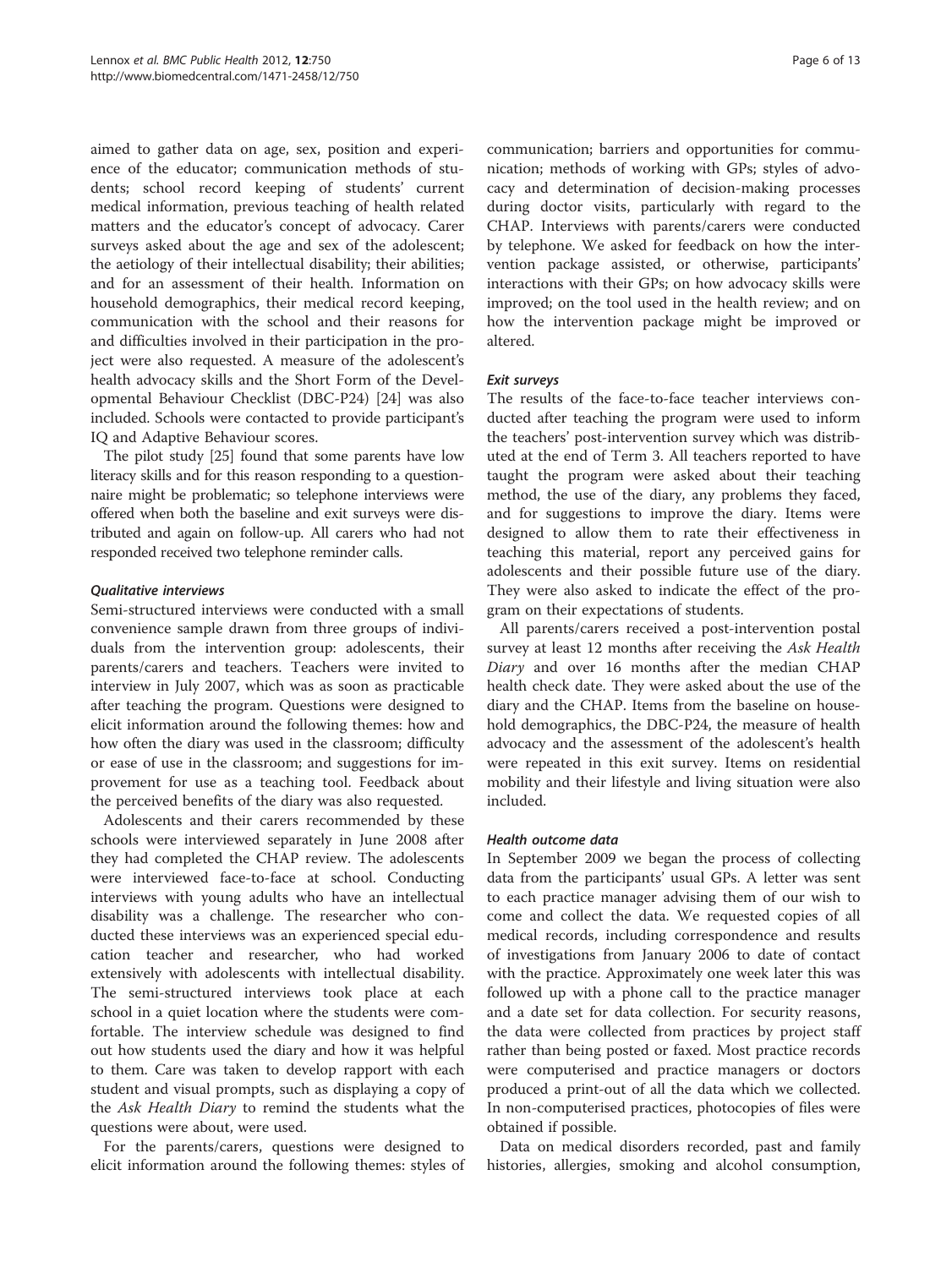immunisations, current medications, health screening, traumatic injuries, hospitalisations, weight management and the use of the diary was extracted from the notes provided by the GPs. The diagnosed medical disorder was then coded according to both the International Statistical Classification of Diseases and Related Health Conditions (ICD-10) and the International Classification of Primary Care (ICPC-2-R) systems. If there was no diagnosis made, the presenting symptoms were coded. New diagnoses were then identified. A medical professional with extensive experience in the field of intellectual disability checked all ICD codes and new diagnoses. Challenging behaviour is a major issue in this population and much data was available in the GP records collected. All reported challenging behaviours as defined by Emerson [[26\]](#page-12-0) were recorded. The data extraction process was refined from study methods successfully used in other projects conducted by the research team [\[6](#page-11-0),[7](#page-11-0)]. Although we attempted to mask data extractors to a participant's treatment status, in practice this was not wholly successful as in many cases the GP had recorded in the notes that his patient had attended his surgery for a CHAP. In a previous research project where the same data extraction tool was used, no difference was found when comparable patterns of health actions were recorded for individuals who received the CHAP regardless of whether or not the extractor was masked [[6\]](#page-11-0).

## Analysis

## **Oualitative**

All the interviews which had been recorded verbatim were transcribed and organised using the software NVivo (version 8.3). Demographic data from Baseline surveys were converted from Access to Unicode Text (\*.txt) and imported into NVivo as a casebook. The responses to the open ended questions in the Teacher Exit Survey were exported from the Access database, converted to Word Documents, imported into NVivo and coded using the Auto Code function. This process ensured that an integration of the data sets could be achieved [\[27](#page-12-0)]. We generated categories and sub-categories from the segments of the data, usually sentences and paragraphs; constantly checking the emergent understandings and clarifying these with the research team [[28\]](#page-12-0). The responses to the open-ended questions in the carer exit survey will be analysed in the same manner.

## **Quantitative**

Percentages of detection of health screenings and health promotion activities initiated, and responses to postal questionnaires will be compared between the intervention and the usual care group using data extracted from medical records. The individual will be the unit of analysis. For continuous outcome variables, a mixed-effects linear regression model will be used to compare the outcomes between comparison groups, with allowance made for cluster and matching effects. For categorical outcomes, a mixed-effects logistic regression model will be used. Subgroup analysis of adolescents at particular risk, such as those with Down syndrome will also be performed.

The primary analyses will be based on the 'intentionto-treat' (ITT) principle; all individuals with evaluable data for the outcome under investigation will be analyzed in the group they were randomized to, regardless of treatment received. Additionally, 'per protocol' (PP) analyses will be conducted where there have been large deviations from the planned intervention; all individuals with evaluable data for the outcome under investigation will be analyzed according to the treatment received. Any such analyses will be clearly labeled as such and cautiously interpreted as perhaps indicating the maximum theoretical potential of these programs. The PP analyses will consist of three comparison groups according to the timing of the treatment received. The three groups are 'intervention early', 'intervention late', and 'no intervention'. The 'intervention early' group will consist of individuals whose teachers reported they received their Ask Health Diary at the time they were scheduled to, or within 3 months of the time they were scheduled to, and parents/carers confirmed this had been received. The 'intervention late' group will consist of individuals who teachers reported they received their Ask Health Diary at least three months later than they were scheduled to and those who, when their parents/carers were contacted in July 2008, reported they had not received a diary. The 'usual care' group will consist of individuals randomized not to receive an intervention. The separate effects of the CHAP health check, the Ask Health Diary and the Ask Project Curriculum Strategy Booklet will be explored by comparing outcomes for individuals according to the number, and timing, of components of the health intervention package they received.

## Results

## Recruitment

Data were provided by Education Queensland as to the number of students in the 160 SESs and SEUs that met the inclusion criteria. Of the 160 schools, 59 were excluded as 49 had enrolments of less than 10, one had participated in the pilot project, six had student populations that were transient in nature and three schools were considered too remote. The recruitment officer contacted all eligible schools and offered to do a presentation for teachers. Of the 101 schools approached, 16 schools declined. Of these 10 considered it too difficult to incorporate the project into what was often an already over-crowed curriculum, two special education units thought it too simple for their students and four gave no reason (See Figure [2](#page-7-0)a).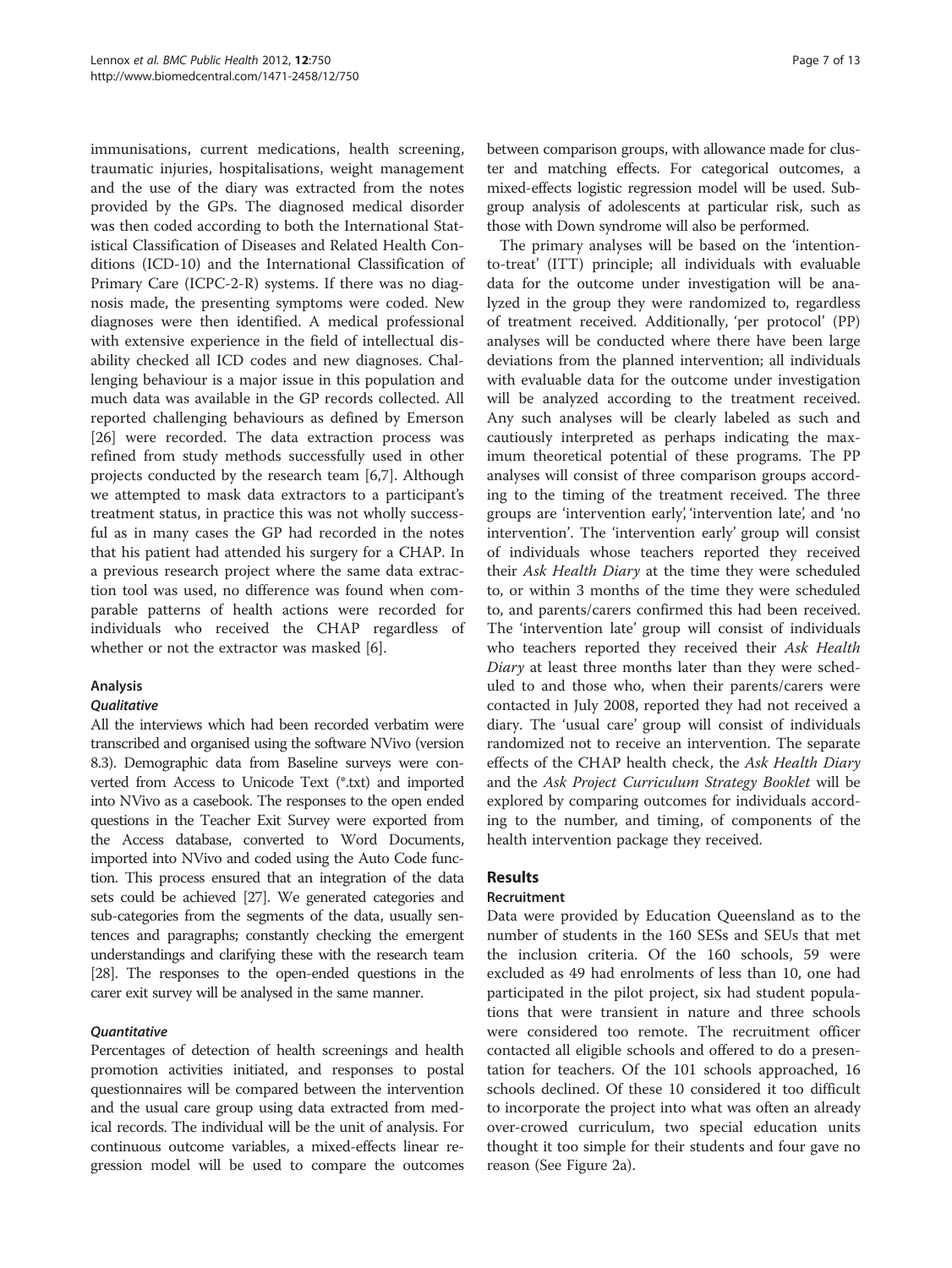<span id="page-7-0"></span>Lennox et al. BMC Public Health 2012, 12:750 Page 8 of 13 http://www.biomedcentral.com/1471-2458/12/750

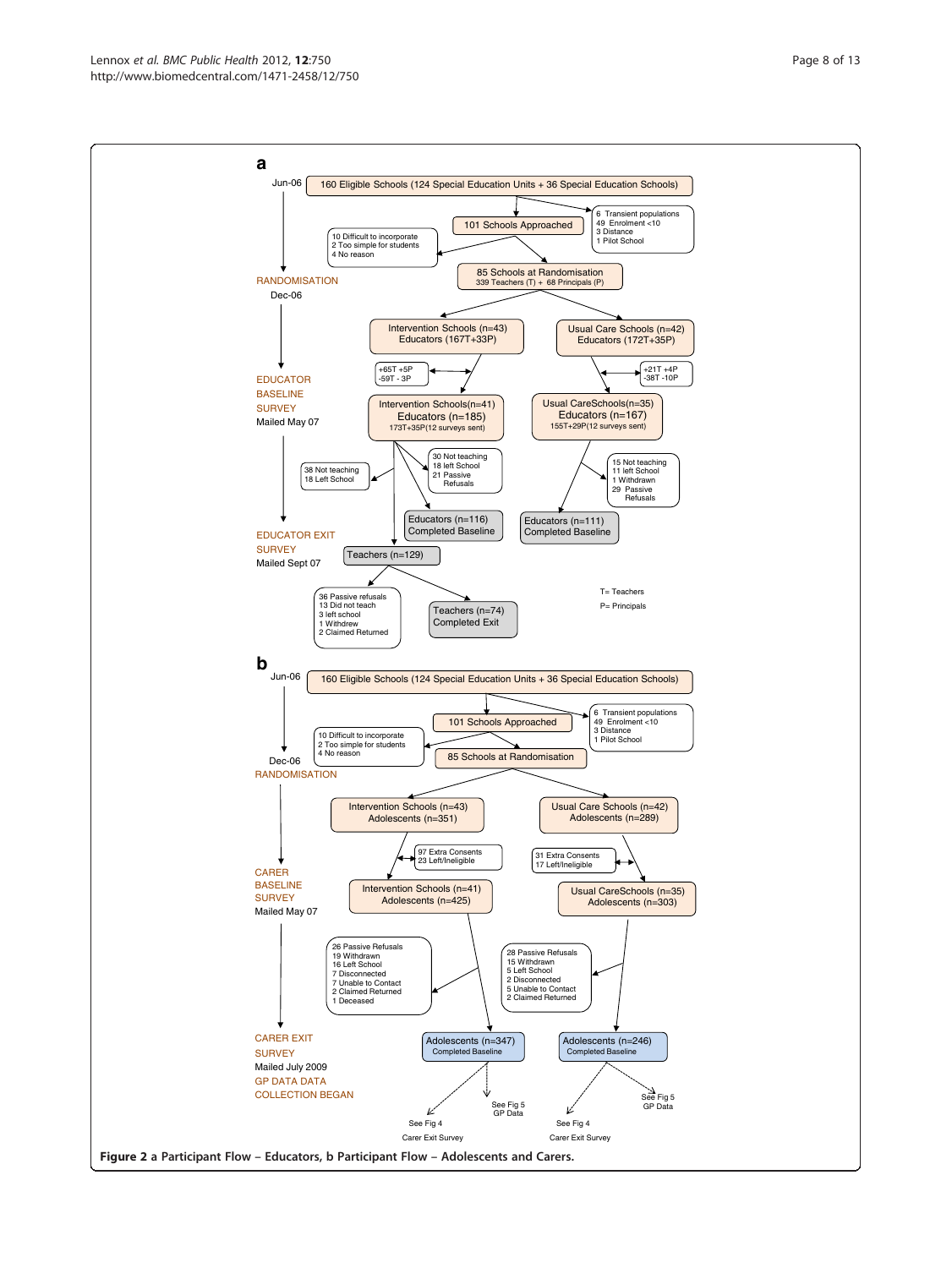## Intervention

The program was scheduled to be taught in schools in the first term of 2007, but changes in the way teachers were allocated to schools at the beginning of that year meant that in first term there were major staff changes and, as a result, after randomisation but before we had sent out baseline surveys, we saw nine schools withdraw from the study. All schools reported difficulty in obtaining student consent, but more usual care schools than intervention schools withdrew from the study (See Figures [2a](#page-7-0) and [2](#page-7-0)b). New teachers in special education units randomised to the intervention group considered it appropriate to teach the program to incoming Grade 8 students which resulted in the inclusion of 12 year old adolescents in the study. Because of the organisational structure of special schools, some even younger students were also included which led to the revision of our age eligibility criteria to 10–18.

## Data collection

## Baseline surveys

The staff changes after randomisation resulted in 185 educators from the 41 intervention schools and 167 from the 35 usual care schools participating at baseline (See Figure [2a](#page-7-0)). At baseline there were a total of 728 adolescent participants in the study, 425 in the intervention group and 303 receiving usual care (See Figure [2](#page-7-0)b). After intensive follow-up we achieved a response rate of 64.5% (n = 352) for educator and 81.5% (n = 728) for carer surveys. Information was obtained directly from schools on intellectual functioning for 203 of the adolescents.

## Qualitative interviews

Individual interviews were conducted with nine special school teachers and four special education unit teachers. A group interview was conducted with three teachers from one special education unit. Sixteen adolescents and their carers were interviewed with only eight carers reporting that they had received a diary from school. All

participants interviewed had done the CHAP as requested.

## Exit surveys

Seventy-four (57.4%) of the 129 teacher exit surveys mailed were returned for analysis (See Figure [2a](#page-7-0)). Only 26 teachers reported that they began teaching the project in Term 1; 34 did not do so until Term 2; and others began even later in the year. Teachers also differed in the number of hours per week and the number of weeks taught. 47 teachers taught for one semester only, 23 taught over 2 semesters and 4 taught over 3 semesters. On average teachers taught for 11 weeks  $(SD = 7)$  and for 57 minutes per week  $(SD = 28)$ .

Most diaries were not sent home from schools until June/ July 2007, but others were not sent until third or in at least two cases fourth term. CHAP booklets were sent to carers of the intervention participants after all schools reported that the diaries had been sent home so that they might take their child to their doctor for the health check in November 2007. These delays required a revision of the original project timeline (Figure [1](#page-2-0)). Figure 3 shows the actual timeline.

Between Baseline and the Exit many participants were lost to follow up and 41 had no consenting GP so could not continue in the study. Of the 347 adolescents from the intervention group who completed the baseline survey, only 176 returned their CHAP booklets. Of the 486 carer exit surveys sent out in July 2009, 388 (79.8%) were returned (See Figure [4](#page-9-0)).

## Health outcome data

GP records were collected for 436 of the participants (See Figure [5](#page-9-0)). Depending on the time of collection and whether or not all GPs the adolescent had attended during the period had consented to participate in the study, data is available for each participant for a period up to 54 months between January 2006 and June 2010. Data was obtained for 195 of the usual care group, 161 of the intervention group who had completed both the educational and medical components of the intervention and

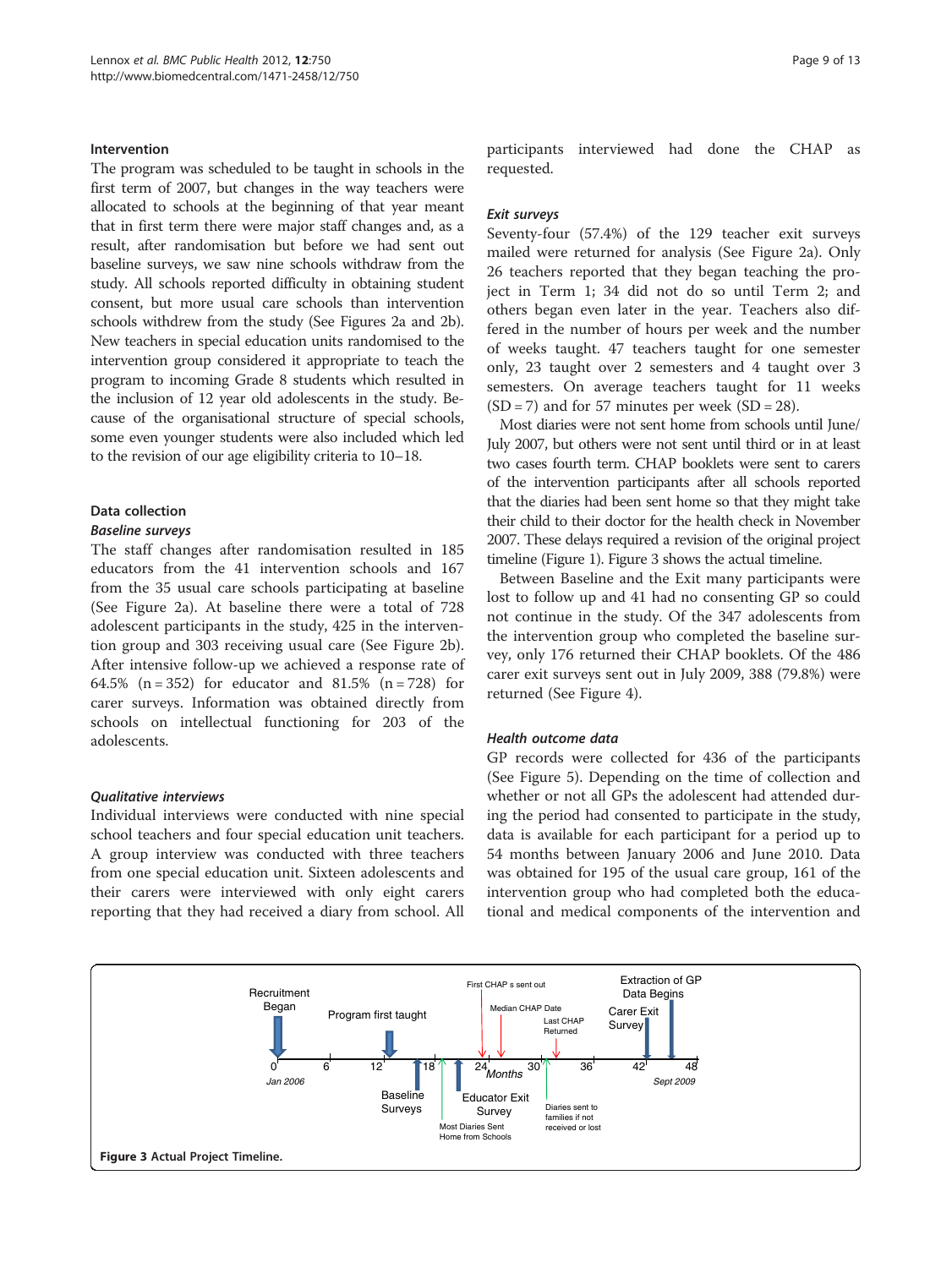<span id="page-9-0"></span>

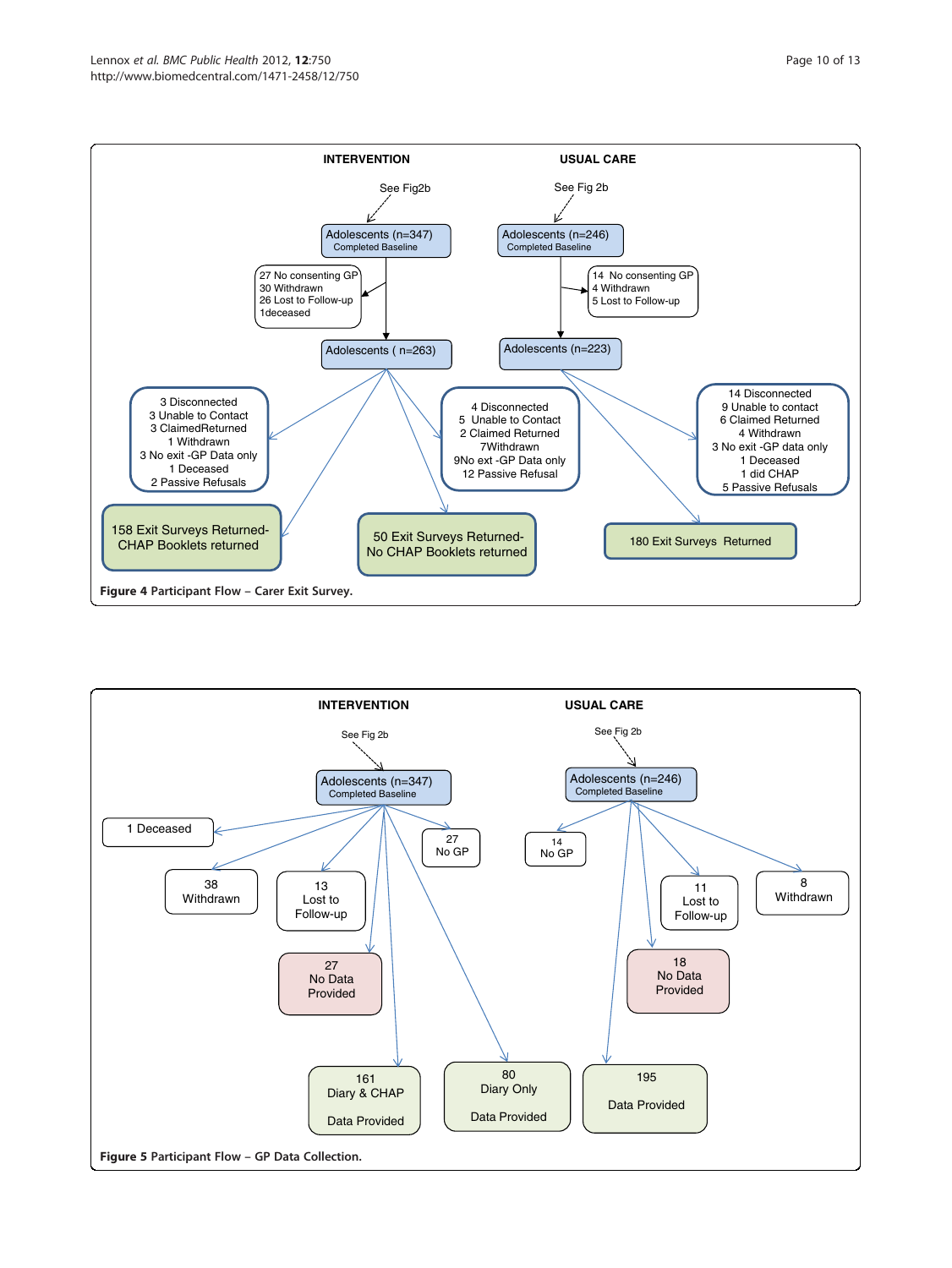80 who had the educational intervention only, i.e. they did not do the CHAP.

## **Discussion**

We describe the methodology employed that enabled us to perform a pilot and randomised controlled trial involving a hard-to-reach population in a complex naturalistic setting. Although we were required to modify the original protocol due to the nature of this population and the research environment, we maintained the integrity of the study. While our aim was to recruit 1000 participants, the sample size of 728 was still large and good response rates were obtained from both carers and GPs.

Our research strategy was based on our experience of trials in this population and the known barriers to conducting research in adults with intellectual disability. We used materials developed or informed by the previous randomised controlled trials in adults, such as CHAP booklets that have been demonstrated to be acceptable to people with intellectual disability and their families. We believe our success was also based on our awareness that decision-making in government departments and schools can be a political process [[29\]](#page-12-0). Our approach involved active communication and the development of relationships with all levels of the education system. We met with several tiers of governance in the Queensland Education Department to inform them and gain their support before accessing the schools and teachers. To maximise their understanding of the project, we provided direct contact and accessible written information. At all levels we attempted to convince staff that this project should be included in an already overcrowded curriculum. Prevention programs inevitably place extra burdens on school and student respondents [\[30\]](#page-12-0), so in order to encourage participation, schools were reimbursed for staff time. We persisted with reminders and consistent follow-up with school principals, senior, and classroom based, teaching staff. This approach appears to have diminished the known barriers and increased our ability to implement the research protocol.

There were also approaches we took which did not work as well as anticipated. We found a successful pilot project did not provide sufficient breadth of understanding of the usual situation in the school system to adequately inform the larger project. The principal in our pilot special school was enthusiastic, energetic and organised, characteristics found to aid implementation of school-based prevention programs [\[31](#page-12-0)]. These qualities were not always present in liaison staff from other schools. Furthermore, pilot study teacher interviews suggested the project should be conducted in Term 1, but in hindsight other schools may have found it easier to incorporate it into the curriculum mid-year. If the pilot had been conducted in a special-education unit as well

as this special school, we may have been better prepared for the recruitment and implementation difficulties that followed. We developed a DVD designed to assist those parents who might have trouble understanding the written material. This approach appeared to assist in recruitment in the special school setting, but anecdotal reports from special education units indicated that the interviews with students of special schools on the DVD were not viewed positively by students with lower support needs who usually attend special education units in mainstream schools. If we use this approach in the future, we would ensure that participants can identify themselves with the individuals used in the promotional materials.

We were attracted to school-based prevention research for adolescents as we could target a large proportion of the population [\[32\]](#page-12-0), but as others have reported, based on research with non-disabled adolescents, these studies are not without their problems [\[29,30,32](#page-12-0)]. We believe some of the difficulties we experienced in gaining consent from parents and other carers may have been because research staff had no direct contact with families at this early stage of the trial. Fletcher and Hunter [[33\]](#page-12-0) found that consent rates were low in classrooms that had teachers who were either invested minimally in the project or were new to schools. Many teachers, new to our schools at the beginning of the year, had been asked to teach the project at short notice and so may not have been as enthusiastic or prepared as their counterparts who had agreed to do so at the end of the previous year. In hindsight we would recruit in the first six months of the school year and introduce the Ask Health Diary and the CHAP in the second half of the year.

A further difficulty we experienced was the lack of control the researchers had over implementation. We provided the teacher with an Ask Project Curriculum Strategy Booklet which they used only as a guide, leading to substantial variation in the way the program was taught. This flexibility is appropriate in school settings because the teacher will need to adjust their approach based on their intimate understanding of the characteristic of their students.

We also found the diary was not always sent home at the appropriate time as 44% of the parents/carers of participants were not aware of the diary when contacted by research staff twelve months after it was scheduled to have been sent home from school. Anecdotal evidence suggests there was also less than optimal teacher-parent communication as to the purpose of the diary and the CHAP. Families often did not take the adolescent for the health review. The Carer exit survey may reveal other reasons for this, but if we were to repeat this study we would be in more constant contact with the teachers to ensure they complied with the protocol.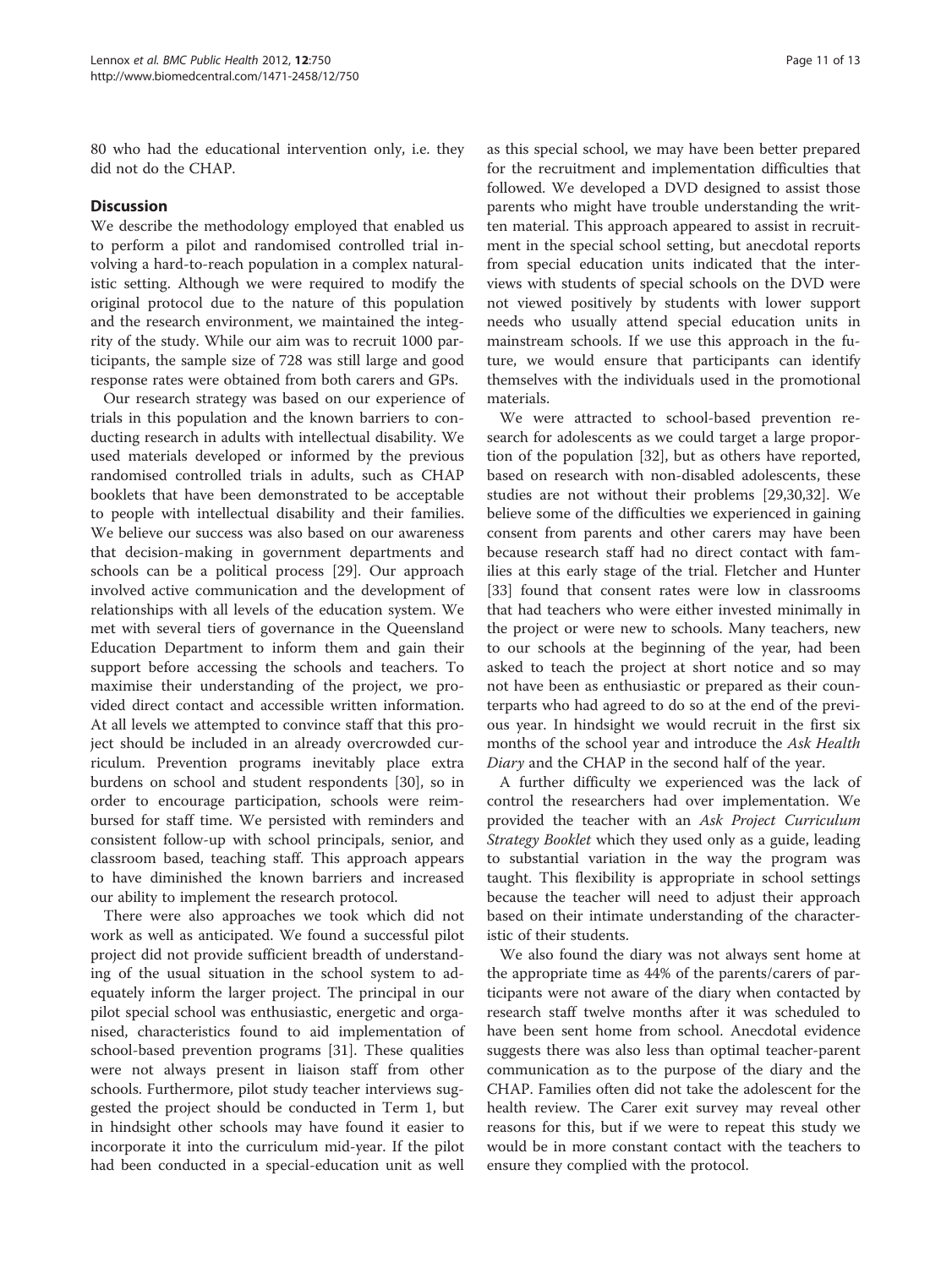<span id="page-11-0"></span>People with intellectual disability throughout the world are too often left behind in the progress that is made in improving the health of other citizens [[34\]](#page-12-0). Adolescents with intellectual disability face enormous difficulties in obtaining even the most basic health care. There are few avenues for them to become empowered and to improve and protect their own health. There are also too few GPs who have received adequate training in this area, and the health care system offers few incentives to ensure appropriate care for people with special needs [18] Because of these factors, individuals with intellectual disability suffer health disparities, which must be addressed [18[,35-37\]](#page-12-0). This project seeks to achieve health gains with an intervention, which at its core empowers adolescents with intellectual disability (and their families) as they move towards the increased autonomy of adulthood. It is focused at a time when they are moving away from the relative protection of special education providers and targeted paediatric health services to limited and, possibly inadequately trained, generic healthcare providers. This project seeks to demonstrate that the health of this population can be improved through: augmentation of communication and good advocacy; improved documentation of health problems; and improving access and quality of GP care. With an individualised health check and an individualised health advocacy diary for improving health care skills, the adolescent may gain a solid basis for, and an expectation of, good health care. These steps may not alleviate the all of problems but should pave the way to a noticeable improvement in both the processes and outcomes in health care.

## Competing interests

Uniquest, a corporate arm of the University of Queensland licenses the CHAP for use. The royalties from this license are shared equally between the University, QCIDD and the first author. The other authors declare that they have no competing interests.

#### Authors' contributions

NL, SC, MOC, GW and CB obtained funding for the research. All authors contributed to the conceptual design of the study and provided intellectual input into the design of this paper. All authors approved the final version of this manuscript.

#### Acknowledgements

This study is financially supported by the National Health and Medical Research Council Project Grant No. 401647.

#### Author details

<sup>1</sup>Queensland Centre for Intellectual and Developmental Disability, The University of Queensland, Mater Hospital, Raymond Terrace, South Brisbane Qld 4101, Australia. <sup>2</sup>School of Population Health, The University of Queensland, Herston Qld 4006, Australia. <sup>3</sup>School of Learning & Professional Studies, Queensland University of Technology, Victoria Park Road, Kelvin Grove Qld 4059, Australia. <sup>4</sup>Genetics and Population Health Division, Queensland Institute of Medical Research, Brisbane, Queensland, Australia.

## Received: 6 August 2012 Accepted: 4 September 2012 Published: 7 September 2012

## References

1. Australian Institute of Health and Welfare: Disability in Australia: Intellectual disability. Canberra: AIHW; 2008. Bulletin no. 67. Cat no. AUS 110.

- 2. Beange H, McElduff A, Baker W: Medical disorders of adults with mental retardation: a population study. Am J Ment Retard 1995, 99(6):595–604.
- 3. Baxter H, Lowe K, Houston H, Jones G, Felce D, Kerr M: Previously unidentified morbidity in patients with intellectual disability. Br J Gen Pract 2006, 56(523):93–98.
- 4. Cooper SA, Morrison J, Melville C, Finlayson J, Allan L, Martin G, Robinson N: Improving the health of people with intellectual disabilities: outcomes of a health screening programme after 1 year. J Intellect Disabil Res 2006, 50:667–677.
- 5. Felce D, Baxter H, Lowe K, Dunstan F, Houston H, Jones G, Felce J, Kerr M: The Impact of Repeated Health Checks for Adults with Intellectual Disabilities. J Appl Res Intellect Disabil 2008, 21(6):585–596.
- Lennox N, Bain C, Rey-Conde T, Purdie D, Bush R, Pandeya N: Effects of a comprehensive health assessment programme for Australian adults with intellectual disability: a cluster randomized trial. Int J Epidemiol 2007, 36(1):139–146.
- 7. Lennox N, Bain C, Rey-Conde T, Taylor M, Boyle FM, Purdie DM, Ware RS: Cluster randomized-controlled trial of interventions to improve health for adults with intellectual disability who live in private dwellings. J Appl Res Intellect Disabil 2010, 23(4):303–311.
- 8. Lennox N, Taylor M, Rey-Conde T, Bain C, Boyle FM, Purdie DM: Ask for it: development of a health advocacy intervention for adults with intellectual disability and their general practitioners. Health Promot Int 2004, 19(2):167–175.
- 9. Lennox N, Ware R, Bain C, Taylor GM, Cooper SA: Effects of health screening for adults with intellectual disability: a pooled analysis. Br J Gen Pract 2011, 61(584):193–196.
- 10. Robertson J, Roberts H, Emerson E, Turner S, Greig R: The impact of health checks for people with intellectual disabilities: a systematic review of evidence. J Intellect Disabil Res 2011, 55(11):1009–1019.
- 11. Webb OJ, Rogers L: Health screening for people with intellectual disability: the New Zealand experience. J Intellect Disabil Res 1999, 43:497–503.
- 12. Ackland MJ, Wade RW: Health status of Victorian special school children. J Paediatr Child Health 1995, 31(5):571–575.
- 13. Cathels BA, Reddihough DS: The health care of young adults with cerebral palsy. Med J Aust 1993, 159(7):444–446.
- 14. Bowley C, Kerr M: Epilepsy and intellectual disability. J Intellect Disabil Res 2000, 44(Pt 5):529–543.
- 15. Einfeld SL, Ellis LA, Emerson E: Comorbidity of intellectual disability and mental disorder in children and adolescents: a systematic review. J Intellect Dev Disabil 2011, 36(2):137–143.
- 16. Oeseburg B, Jansen DE, Groothoff JW, Dijkstra GJ, Reijneveld SA: Emotional and behavioural problems in adolescents with intellectual disability with and without chronic diseases. J Intellect Disabil Res 2010, 54(1):81-89.
- 17. Tonge B, Einfeld S: The trajectory of psychiatric disorders in young people with intellectual disabilities. Aust N Z J Psychiatry 2000, 34(1):80-84.
- 18. Lennox NG, Diggens JN, Ugoni AM: The general practice care of people with intellectual disability: barriers and solutions. J Intellect Disabil Res 1997, 41(5):380–390.
- 19. Wullink M, Veldhuijzen W, van Schrojenstein Lantman-de Valk HM, Metsemakers JF, Dinant GJ: Doctor-patient communication with people with intellectual disability-a qualitative study. BMC Fam Pract 2009, 10:82.
- 20. Ziviani J, Lennox N, Allison H, Lyons M, Del Mar C: Meeting in the middle: improving communication in primary health care consultations with people with an intellectual disability. J Intellect Dev Disabil 2004, 29(3):211–225.
- 21. Lennox NG, Brolan CE, Dean J, Ware RS, Boyle FM, Taylor Gomez M, van Dooren K, Bain C: General practitioners' views on perceived and actual gains, benefits, and barriers associated with the implementation of an Australian health assessment for people with intellectual disability. J Intellect Disabil Res. doi[:10.1111/j.1365-2788.2012.01586.x.](http://dx.doi.org/10.1111/j.1365-2788.2012.01586.x) Advance on-line publication, 10 July, 2012.
- 22. Lennox NG, Rey-Conde TF, Faint SL: A pilot of interventions to improve health care in adolescents with intellectual disability. J Appl Res Intellect Disabil 2008, 21(5):484–489.
- 23. Australian Bureau of Statistics: ASGC Remoteness and Classification: Purpose and Use. Canberra: ABS; 2003. Census Paper No. 03/01.
- 24. Taffe JR, Gray KM, Einfeld SL, Dekker MC, Koot HM, Emerson E, Koskentausta T, Tonge BJ: Short form of the developmental behaviour checklist. Am J Ment Retard 2007, 112(1):31–39.